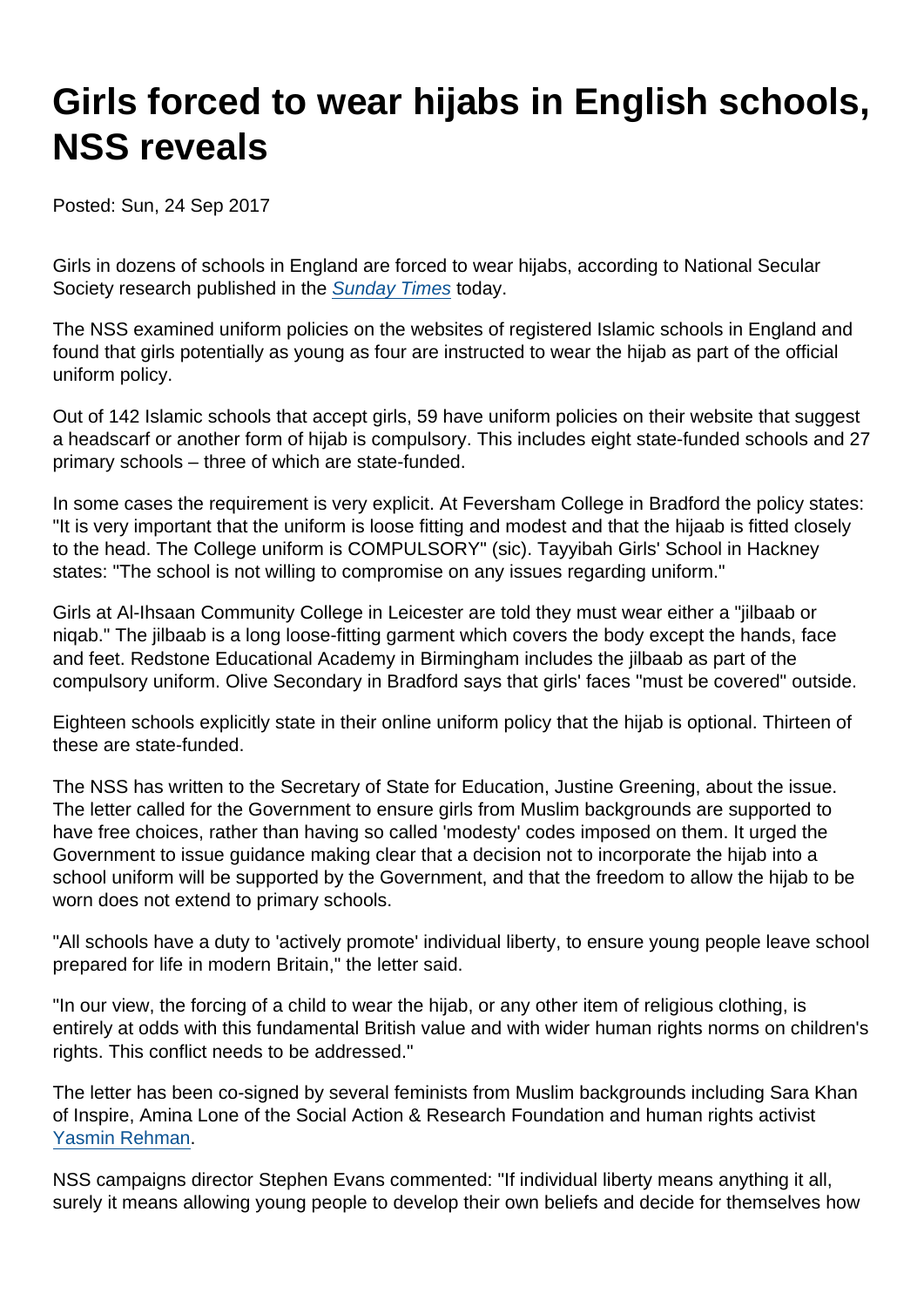they choose to manifest them. Schools should be empowering girls to make their own decisions once they are ready to do so.

"Pupils from Muslim backgrounds should be supported to have free choices, not have so called 'modesty' codes imposed on them. No pupil should be forced to adopt religious practices or obliged to wear the hijab whilst at school."

The latest revelations come three weeks after it [emerged](https://www.thetimes.co.uk/article/5-year-olds-wear-hijab-as-school-uniform-nkzcghfd8) that girls as young as five are wearing the hijab at school, as thousands of non-Islamic schools incorporate it into their uniform codes. The following week campaigners led by Ms Lone [called](http://nss.cuttlefish.com/https://www.secularism.org.uk/news/2017/09/campaigners-raise-concern-over-hijab-in-primary-schools) for a "robust" response.

Text of letter send to Justine Greening, Secretary of State for Education, Minister for Women and Equalities

We write with concerns that British school children are being forced to wear the hijab and other items of religious clothing whilst at school.

Our research indicates that girls as young as four are being made to wear the hijab as part of an official school uniform policy. The wearing of the hijab appears to be compulsory in eight of the 23 publicly funded Islamic schools that accept girls – including in three primary schools.

The majority of independent Muslim schools also require the hijab to be worn, including one school that further requires children's faces to be covered outside of the school.

All schools have a duty to 'actively promote' individual liberty, to ensure young people leave school prepared for life in modern Britain.

In our view, the forcing of a child to wear the hijab, or any other item of religious clothing, is entirely at odds with this fundamental British value and with wider human rights norms on children's rights. This conflict needs to be addressed.

We are further concerned that a number of non-Islamic schools appear to be acceding to fundamentalist pressure to incorporate the hijab into their uniform. Whilst we fully support efforts to allow children from Muslim backgrounds to better integrate, a desire to be 'inclusive' should not automatically lead to the accommodation of illiberal and repressive cultural norms.

Given the 'justifications' that lie behind so called 'modesty' codes, and its implicit sexualisation of children, we regard it as a matter of deep regret that so many schools are facilitating young girls being dressed in the hijab.

Whilst policies permitted the wearing of the hijab are so often framed in terms of choice and freedom, we urge you to recognise that this 'freedom' is often dictated by social pressure.

Education policy should empower girls and help them to make their own decisions once they are ready to do so. We therefore call on you to work alongside Ofsted to ensure that girls from Muslim backgrounds are supported to have free choices, rather than having so called 'modesty' codes imposed on them. No child should be obliged to wear the hijab, or any other article of religious clothing, whilst at school.

With regard to accommodations made by other schools, we urge you to issue guidance that makes it clear that a decision not to incorporate the hijab into a school uniform will be supported by the Government. The guidance should also make clear that the freedom to make accommodations to allow the wearing of the hijab does not extend to primary schools.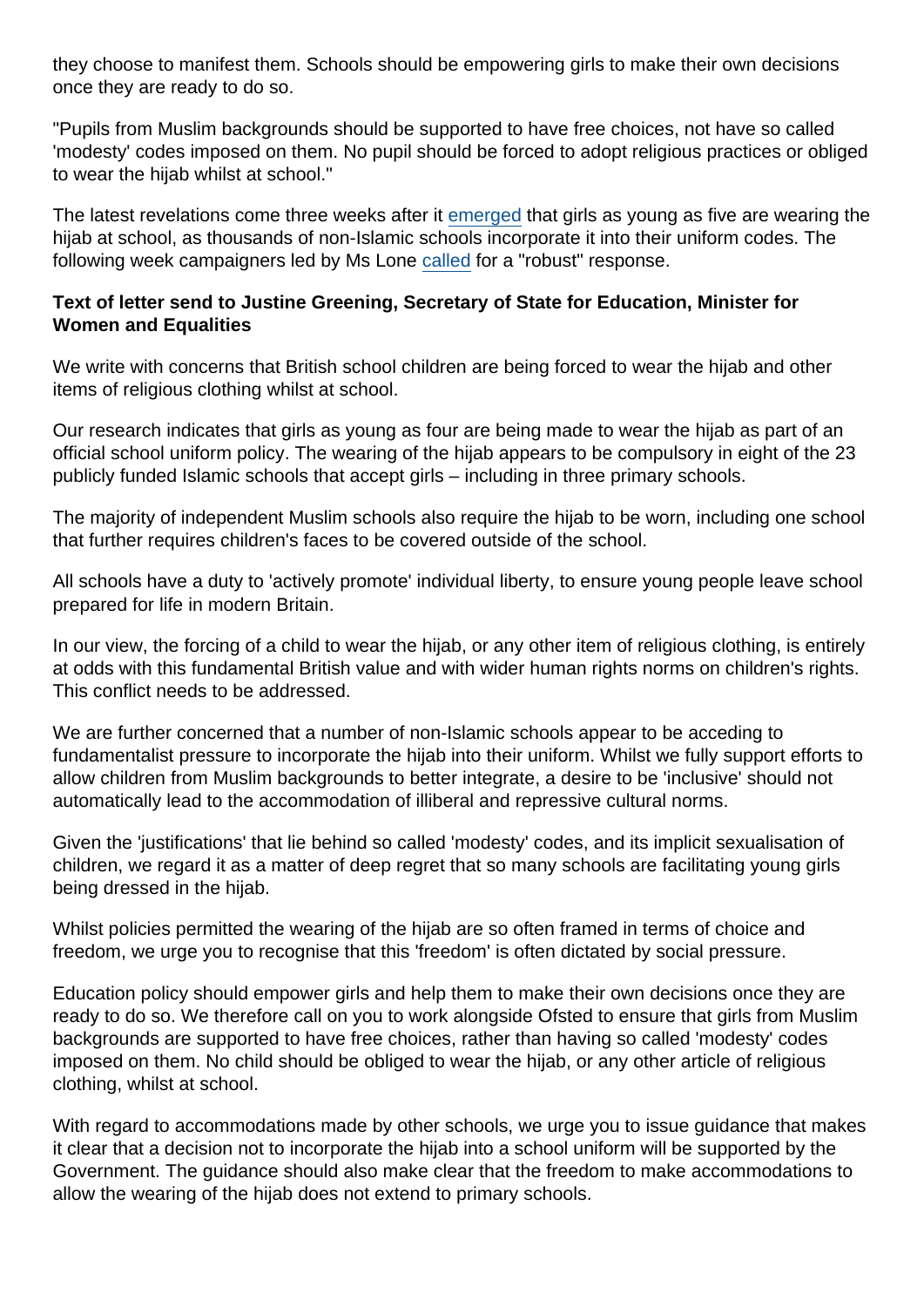Stephen Evans, Campaigns Director, National Secular Society

Sara Khan, Director and Co-founder, Inspire

Amina Lone, Co-Director of the Social Action & Research Foundation

Yasmin Alibhai-Brown, Journalist

Pragna Patel, director of Southall Black Sisters.

Gina Khan, Spokesperson, One Law for All

Yasmin Rehman, Women and Human Rights Activist

Iram Ramzan, Journalist

Zehra Zaidi, Director of Stand up, social activist and former Conservative PPC

[Discuss](https://www.facebook.com/NationalSecularSociety/photos/a.319417491459942.75367.125931370808556/1504839179584428/?type=3&theater) this story on Facebook.

- [Share on What's App](whatsapp://send?text=http://www.secularism.org.uk/news/2017/09/girls-forced-to-wear-hijabs-in-english-schools-nss-reveals?format=pdf)
- [Share on Facebook](https://www.facebook.com/sharer/sharer.php?u=http://www.secularism.org.uk/news/2017/09/girls-forced-to-wear-hijabs-in-english-schools-nss-reveals?format=pdf&t=Girls+forced+to+wear+hijabs+in+English+schools,+NSS+reveals)
- [Share on Twitter](https://twitter.com/intent/tweet?url=http://www.secularism.org.uk/news/2017/09/girls-forced-to-wear-hijabs-in-english-schools-nss-reveals?format=pdf&text=Girls+forced+to+wear+hijabs+in+English+schools,+NSS+reveals&via=NatSecSoc)
- [Share on Email](https://www.secularism.org.uk/share.html?url=http://www.secularism.org.uk/news/2017/09/girls-forced-to-wear-hijabs-in-english-schools-nss-reveals?format=pdf&title=Girls+forced+to+wear+hijabs+in+English+schools,+NSS+reveals)
- [Subscribe to RSS Feed](/mnt/web-data/www/cp-nss/feeds/rss/news)

Tags: [Equality & Human Rights,](https://www.secularism.org.uk/news/tags/Equality+&+Human+Rights) [Faith Schools](https://www.secularism.org.uk/news/tags/Faith+Schools), [Islam](https://www.secularism.org.uk/news/tags/Islam), [Statistics](https://www.secularism.org.uk/news/tags/Statistics)

## Related Campaigns

## [Faith schools](https://www.secularism.org.uk/faith-schools/)

We want an inclusive education system, free from religious discrimination, privilege or control.

[Read More](https://www.secularism.org.uk/faith-schools/)

[Defend equality laws](https://www.secularism.org.uk/defend-equality-laws/)

Religious freedom isn't a 'right' to discriminate, we vigorously defend our equality laws.

[Read More](https://www.secularism.org.uk/defend-equality-laws/)